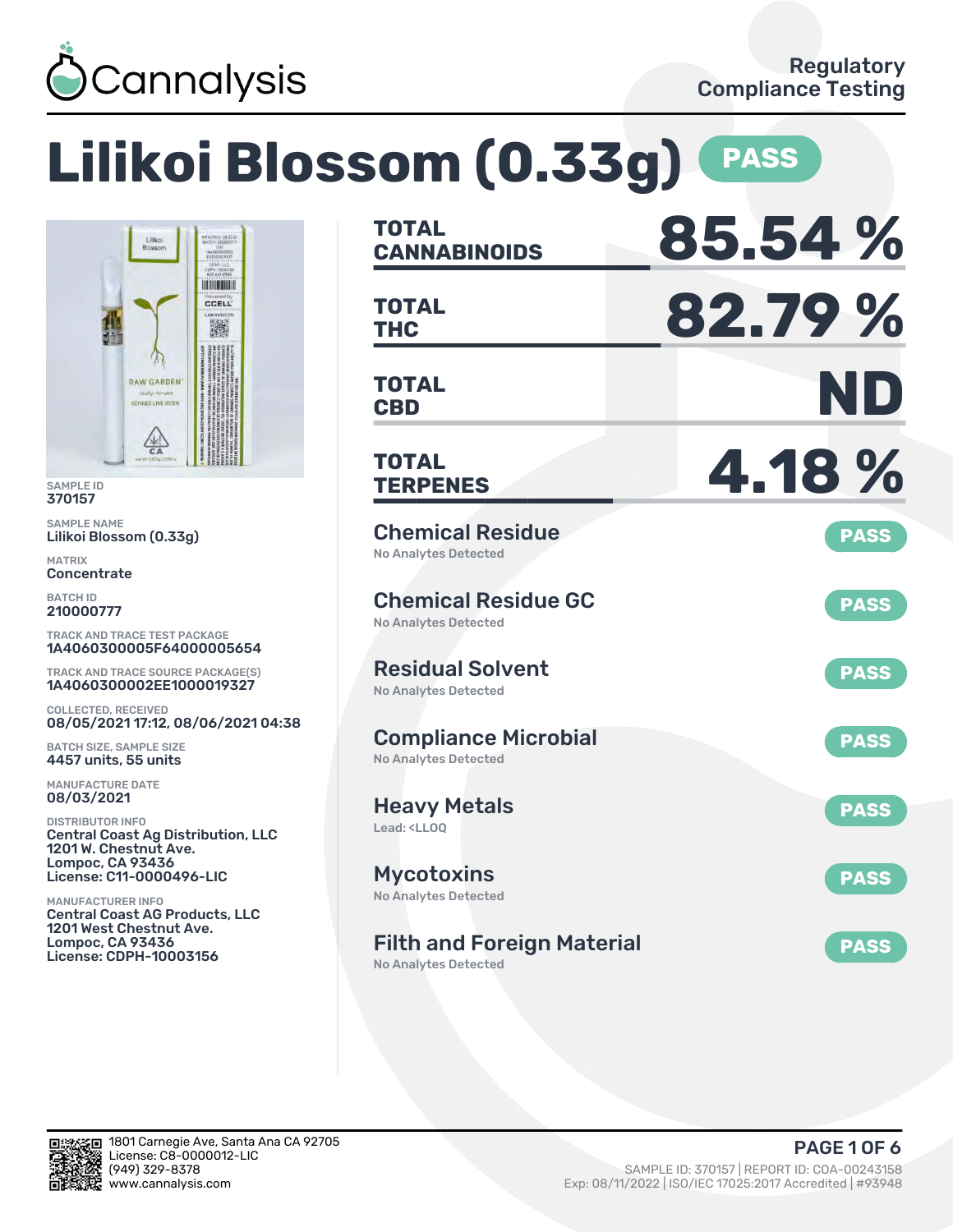

# CANNABINOID ANALYSIS

Total THC,CBD value(s) have been decarboxylated.

| TOTAL THC:          | 827.9 mg/g (82.79 %), 273.21 mg per package |
|---------------------|---------------------------------------------|
| TOTAL CBD:          | ND.                                         |
| TOTAL CANNABINOIDS: | 855.4 mg/g (85.54 %)                        |

UNIT OF MEASUREMENT: Milligrams per Gram(mg/g)

| <b>ANALYTE</b> | <b>RESULT</b>         | LOD    | <b>LLOO</b> | <b>ANALYTE</b>   | <b>RESULT</b>        | LOD    | <b>LLOO</b> |
|----------------|-----------------------|--------|-------------|------------------|----------------------|--------|-------------|
| THCa           | ND.                   | 0.2000 | 0.4000      | CBD <sub>v</sub> | ND                   | 0.2000 | 0.4000      |
| D9THC          | 827.9 mg/g (82.79 %)  | 0.2000 | 0.4000      | CBGa             | ND                   | 0.2000 | 0.4000      |
| D8THC          | ND.                   | 0.2000 | 0.4000      | CBG              | 22.52 mg/g (2.252 %) | 0.2000 | 0.4000      |
| THCv           | 4.936 mg/g (0.4936 %) | 0.2000 | 0.4000      | CBN              | ND                   | 0.2000 | 0.4000      |
| CBDa           | ND.                   | 0.2000 | 0.4000      | CBC              | <b>ND</b>            | 0.2000 | 0.4000      |
| CBD            | ND.                   | 0.2000 | 0.4000      |                  |                      |        |             |
|                |                       |        |             |                  |                      |        |             |

#### ADDITIONAL INFORMATION

| Method:              | SOP-TECH-001 | Sample Prepped: 08/06/202113:14   | Sample Approved: 08/09/2021 11:19  |  |
|----------------------|--------------|-----------------------------------|------------------------------------|--|
| Instrument: UPLC-DAD |              | Sample Analyzed: 08/06/2021 16:10 | Prep-Analytical Batch: 31680-25797 |  |



## TERPENE ANALYSIS

TOTAL TERPENES: 41.83 mg/g (4.183 %)

| UNIT OF MEASUREMENT:                                                          | Milligrams per Gram(mg/g)                         |        |      |
|-------------------------------------------------------------------------------|---------------------------------------------------|--------|------|
| <b>ANALYTE</b>                                                                | <b>RESULT</b>                                     | LOD    | LLO  |
| 3-Carene                                                                      | <b>ND</b>                                         | 1.000  | 2.50 |
| Alpha cedrene                                                                 | <b>ND</b>                                         | 1.000  | 2.50 |
| Alpha pinene                                                                  | 1.340 mg/g $(0.1340\%)$                           | 0.1000 | 1.00 |
| Alpha terpineol                                                               | <lloo< td=""><td>0.3260</td><td>0.65</td></lloo<> | 0.3260 | 0.65 |
| Beta myrcene                                                                  | 10.17 mg/g (1.017 %)                              | 0.5000 | 1.00 |
| Borneol                                                                       | <b>ND</b>                                         | 1.000  | 2.50 |
| Camphor                                                                       | <b>ND</b>                                         | 0.1000 | 0.50 |
| Cedrol                                                                        | <b>ND</b>                                         | 0.5000 | 1.00 |
| Cis nerolidol                                                                 | <b>ND</b>                                         | 2.500  | 5.00 |
| Fenchol                                                                       | <lloo< td=""><td>0.5000</td><td>1.00</td></lloo<> | 0.5000 | 1.00 |
| Gamma terpinene                                                               | <lloo< td=""><td>0.1000</td><td>0.50</td></lloo<> | 0.1000 | 0.50 |
| Geranyl acetate                                                               | <b>ND</b>                                         | 0.1000 | 0.50 |
| Isoborneol                                                                    | <b>ND</b>                                         | 0.5000 | 1.00 |
| Limonene                                                                      | 4.810 mg/g (0.4810 %)                             | 0.5000 | 2.50 |
| Menthol                                                                       | <b>ND</b>                                         | 1.000  | 2.50 |
| Ocimene <sub>2</sub>                                                          | <b>ND</b>                                         | 0.3450 | 1.72 |
| P-mentha-1,5-diene <ll0q< td=""><td></td><td>0.5000</td><td>1.00</td></ll0q<> |                                                   | 0.5000 | 1.00 |
| Sabinene                                                                      | <b>ND</b>                                         | 0.5000 | 1.00 |
| Trans beta farnesene ND                                                       |                                                   | 2.500  | 5.00 |
| Trans nerolidol                                                               | <b>ND</b>                                         | 0.5000 | 2.50 |

| <b>ANALYTE</b>                                                                                                                                  | <b>RESULT</b>                                                                                                                                         | <b>LOD</b> | <b>LLOQ</b> | <b>ANALYTE</b>         | <b>RESULT</b>                                       | <b>LOD</b> | <b>LLOQ</b> |
|-------------------------------------------------------------------------------------------------------------------------------------------------|-------------------------------------------------------------------------------------------------------------------------------------------------------|------------|-------------|------------------------|-----------------------------------------------------|------------|-------------|
| 3-Carene                                                                                                                                        | <b>ND</b>                                                                                                                                             | 1.000      | 2.500       | Alpha bisabolol        | <lloq< td=""><td>0.1000</td><td>0.5000</td></lloq<> | 0.1000     | 0.5000      |
| Alpha cedrene                                                                                                                                   | <b>ND</b>                                                                                                                                             | 1.000      | 2.500       | Alpha humulene         | 1.289 mg/g (0.1289 %)                               | 0.5000     | 1.000       |
| Alpha pinene                                                                                                                                    | 1.340 mg/g $(0.1340\%)$                                                                                                                               | 0.1000     | 1.000       | Alpha terpinene        | <b>ND</b>                                           | 0.5000     | 1.000       |
| Alpha terpineol                                                                                                                                 | <lloq< td=""><td>0.3260</td><td>0.6520</td><td>Beta caryophyllene</td><td>5.146 mg/g <math>(0.5146%)</math></td><td>0.5000</td><td>1.000</td></lloq<> | 0.3260     | 0.6520      | Beta caryophyllene     | 5.146 mg/g $(0.5146%)$                              | 0.5000     | 1.000       |
| Beta myrcene                                                                                                                                    | 10.17 mg/g (1.017 %)                                                                                                                                  | 0.5000     | 1.000       | Beta pinene            | 1.659 mg/g (0.1659 %)                               | 0.6070     | 1.214       |
| Borneol                                                                                                                                         | <b>ND</b>                                                                                                                                             | 1.000      | 2.500       | Camphene               | ND.                                                 | 0.5000     | 1.000       |
| Camphor                                                                                                                                         | <b>ND</b>                                                                                                                                             | 0.1000     | 0.5000      | Caryophyllene oxide ND |                                                     | 0.5000     | 2.500       |
| Cedrol                                                                                                                                          | <b>ND</b>                                                                                                                                             | 0.5000     | 1.000       | Cis geraniol           | ND.                                                 | 1.000      | 2.500       |
| Cis nerolidol                                                                                                                                   | <b>ND</b>                                                                                                                                             | 2.500      | 5.000       | Eucalyptol             | <b>ND</b>                                           | 0.1000     | 0.5000      |
| Fenchol                                                                                                                                         | <lloq< td=""><td>0.5000</td><td>1.000</td><td>Fenchone</td><td><b>ND</b></td><td>0.1000</td><td>0.5000</td></lloq<>                                   | 0.5000     | 1.000       | Fenchone               | <b>ND</b>                                           | 0.1000     | 0.5000      |
| Gamma terpinene                                                                                                                                 | <lloq< td=""><td>0.1000</td><td>0.5000</td><td>Gamma terpineol</td><td><b>ND</b></td><td>0.2090</td><td>0.5230</td></lloq<>                           | 0.1000     | 0.5000      | Gamma terpineol        | <b>ND</b>                                           | 0.2090     | 0.5230      |
| Geranyl acetate                                                                                                                                 | ND.                                                                                                                                                   | 0.1000     | 0.5000      | Guaiol                 | ND.                                                 | 2.500      | 5.000       |
| Isoborneol                                                                                                                                      | <b>ND</b>                                                                                                                                             | 0.5000     | 1.000       | Isopulegol             | <b>ND</b>                                           | 2.500      | 5.000       |
| Limonene                                                                                                                                        | 4.810 mg/g (0.4810 %)                                                                                                                                 | 0.5000     | 2.500       | Linalool               | 1.780 mg/g (0.1780 %)                               | 0.5000     | 1.000       |
| Menthol                                                                                                                                         | <b>ND</b>                                                                                                                                             | 1.000      | 2.500       | Ocimene 1              | <b>ND</b>                                           | 0.1550     | 0.3100      |
| Ocimene 2                                                                                                                                       | <b>ND</b>                                                                                                                                             | 0.3450     | 1.725       | P-cymene               | <b>ND</b>                                           | 0.5230     | 1.045       |
| P-mentha-1,5-diene <lloq< td=""><td></td><td>0.5000</td><td>1.000</td><td>Pulegone</td><td><b>ND</b></td><td>0.1000</td><td>0.5000</td></lloq<> |                                                                                                                                                       | 0.5000     | 1.000       | Pulegone               | <b>ND</b>                                           | 0.1000     | 0.5000      |
| Sabinene                                                                                                                                        | <b>ND</b>                                                                                                                                             | 0.5000     | 1.000       | Terpinolene            | 15.63 mg/g (1.563 %)                                | 0.1000     | 0.5000      |
| Trans beta farneseneND                                                                                                                          |                                                                                                                                                       | 2.500      | 5.000       | Trans geraniol         | ND.                                                 | 0.5000     | 2.500       |
| Trans nerolidol                                                                                                                                 | <b>ND</b>                                                                                                                                             | 0.5000     | 2.500       | Valencene              | <b>ND</b>                                           | 0.5000     | 1.000       |
|                                                                                                                                                 |                                                                                                                                                       |            |             |                        |                                                     |            |             |

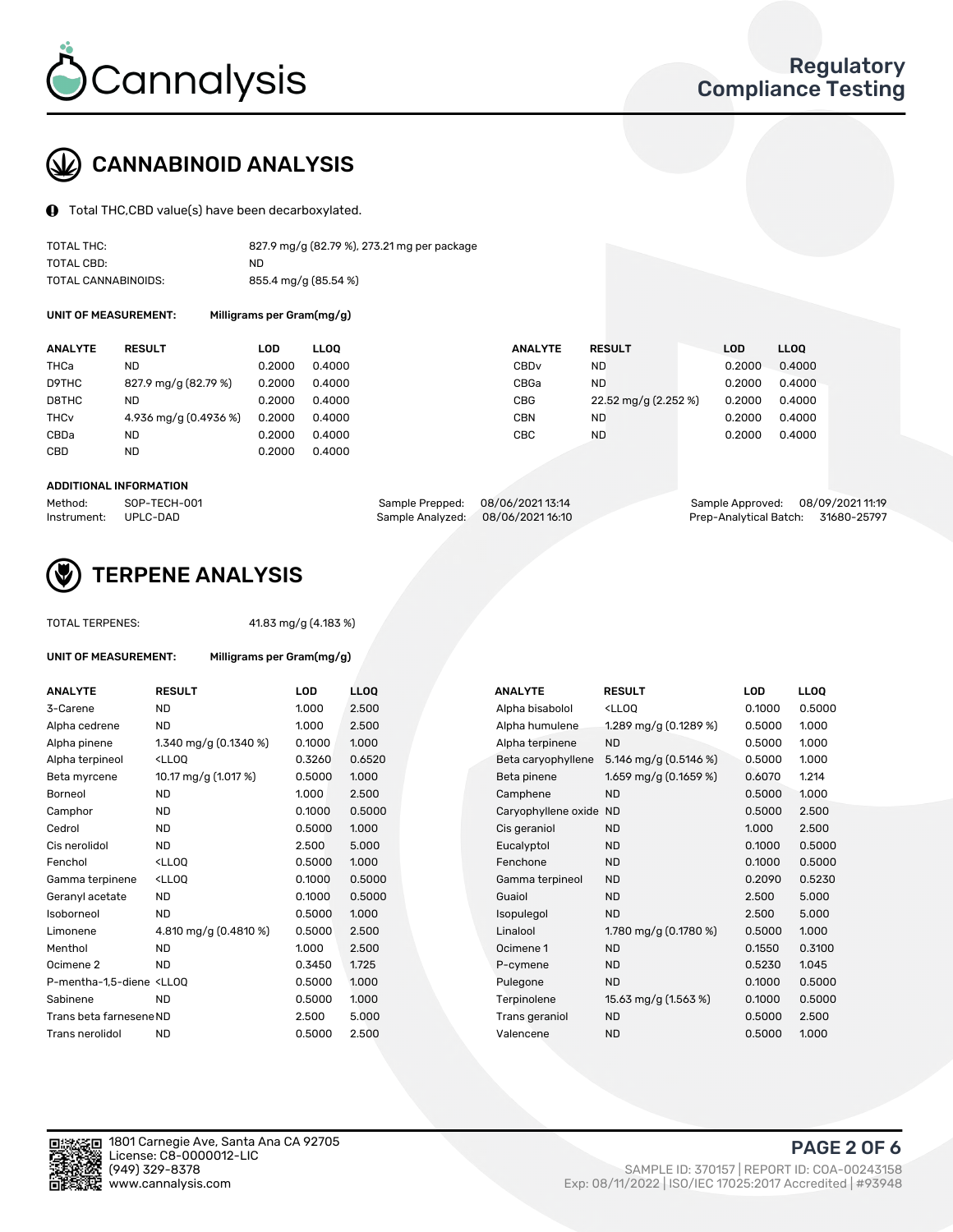

## Regulatory Compliance Testing

#### ADDITIONAL INFORMATION

Method: SOP-TECH-027 Sample Prepped: 08/06/2021 13:15 Sample Approved: 08/09/2021 11:27 Prep-Analytical Batch: 31676-25784



CHEMICAL RESIDUE ANALYSIS PASS

UNIT OF MEASUREMENT: Micrograms per Gram(ug/g)

| <b>ANALYTE</b>    | <b>RESULT</b> | LOD    | LL <sub>OO</sub> | <b>ACTION LEVEL</b> |      | <b>ANALYTE</b>      | <b>RESULT</b> | <b>LOD</b> | <b>LLOQ</b> | <b>ACTION LEVEL</b> |      |
|-------------------|---------------|--------|------------------|---------------------|------|---------------------|---------------|------------|-------------|---------------------|------|
| Abamectin         | <b>ND</b>     | 0.0200 | 0.0400           | 0.1000              | Pass | Acephate            | <b>ND</b>     | 0.0200     | 0.0400      | 0.1000              | Pass |
| Acequinocyl       | <b>ND</b>     | 0.0200 | 0.0400           | 0.1000              | Pass | Acetamiprid         | <b>ND</b>     | 0.0200     | 0.0400      | 0.1000              | Pass |
| Aldicarb          | <b>ND</b>     | 0.0200 | 0.0400           | 0.0                 | Pass | Azoxystrobin        | <b>ND</b>     | 0.0200     | 0.0400      | 0.1000              | Pass |
| Bifenazate        | <b>ND</b>     | 0.0200 | 0.0400           | 0.1000              | Pass | <b>Bifenthrin</b>   | <b>ND</b>     | 0.0200     | 0.0400      | 3.000               | Pass |
| <b>Boscalid</b>   | <b>ND</b>     | 0.0200 | 0.0400           | 0.1000              | Pass | Carbaryl            | <b>ND</b>     | 0.0200     | 0.0400      | 0.5000              | Pass |
| Carbofuran        | <b>ND</b>     | 0.0200 | 0.0400           | 0.0                 | Pass | Chlorantraniliprole | <b>ND</b>     | 0.0200     | 0.0400      | 10.00               | Pass |
| Clofentezine      | <b>ND</b>     | 0.0200 | 0.0400           | 0.1000              | Pass | Coumaphos           | <b>ND</b>     | 0.0200     | 0.0400      | 0.0                 | Pass |
| Cyfluthrin        | <b>ND</b>     | 0.4000 | 1.000            | 2.000               | Pass | Cypermethrin        | <b>ND</b>     | 0.4000     | 1.000       | 1.000               | Pass |
| Daminozide        | <b>ND</b>     | 0.0200 | 0.0400           | 0.0                 | Pass | Diazinon            | <b>ND</b>     | 0.0200     | 0.0400      | 0.1000              | Pass |
| <b>Dichlorvos</b> | <b>ND</b>     | 0.0200 | 0.0400           | 0.0                 | Pass | Dimethoate          | <b>ND</b>     | 0.0200     | 0.0400      | 0.0                 | Pass |
| Dimethomorph      | <b>ND</b>     | 0.0200 | 0.0400           | 2.000               | Pass | <b>Ethoprophos</b>  | <b>ND</b>     | 0.0200     | 0.0400      | 0.0                 | Pass |
| Etofenprox        | <b>ND</b>     | 0.0200 | 0.0400           | 0.0                 | Pass | Etoxazole           | <b>ND</b>     | 0.0200     | 0.0400      | 0.1000              | Pass |
| Fenhexamid        | <b>ND</b>     | 0.0200 | 0.0400           | 0.1000              | Pass | Fenoxycarb          | <b>ND</b>     | 0.0200     | 0.0400      | 0.0                 | Pass |
| Fenpyroximate     | <b>ND</b>     | 0.0200 | 0.0400           | 0.1000              | Pass | Fipronil            | <b>ND</b>     | 0.0400     | 0.1000      | 0.0                 | Pass |
| Flonicamid        | <b>ND</b>     | 0.0200 | 0.0400           | 0.1000              | Pass | Fludioxonil         | <b>ND</b>     | 0.0200     | 0.0400      | 0.1000              | Pass |
| Hexythiazox       | <b>ND</b>     | 0.0200 | 0.0400           | 0.1000              | Pass | Imazalil            | <b>ND</b>     | 0.0200     | 0.0400      | 0.0                 | Pass |
| Imidacloprid      | <b>ND</b>     | 0.0200 | 0.0400           | 5.000               | Pass | Kresoxim methyl     | <b>ND</b>     | 0.0200     | 0.0400      | 0.1000              | Pass |
| Malathion         | <b>ND</b>     | 0.0200 | 0.0400           | 0.5000              | Pass | Metalaxyl           | <b>ND</b>     | 0.0200     | 0.0400      | 2.000               | Pass |
| Methiocarb        | <b>ND</b>     | 0.0200 | 0.0400           | 0.0                 | Pass | Methomyl            | <b>ND</b>     | 0.0200     | 0.0400      | 1.000               | Pass |
| Mevinphos         | <b>ND</b>     | 0.0200 | 0.0400           | 0.0                 | Pass | Myclobutanil        | <b>ND</b>     | 0.0200     | 0.0400      | 0.1000              | Pass |
| Naled             | <b>ND</b>     | 0.0200 | 0.0400           | 0.1000              | Pass | Oxamyl              | <b>ND</b>     | 0.0200     | 0.0400      | 0.5000              | Pass |
| Paclobutrazol     | <b>ND</b>     | 0.0200 | 0.0400           | 0.0                 | Pass | Permethrins         | <b>ND</b>     | 0.0400     | 0.1000      | 0.5000              | Pass |
| Phosmet           | <b>ND</b>     | 0.0200 | 0.0400           | 0.1000              | Pass | Piperonyl butoxide  | <b>ND</b>     | 0.0200     | 0.0400      | 3.000               | Pass |
| Prallethrin       | <b>ND</b>     | 0.0200 | 0.0400           | 0.1000              | Pass | Propiconazole       | <b>ND</b>     | 0.0200     | 0.0400      | 0.1000              | Pass |
| Propoxur          | <b>ND</b>     | 0.0200 | 0.0400           | 0.0                 | Pass | Pyrethrins          | <b>ND</b>     | 0.0200     | 0.0400      | 0.5000              | Pass |
| Pyridaben         | <b>ND</b>     | 0.0200 | 0.0400           | 0.1000              | Pass | Spinetoram          | <b>ND</b>     | 0.0200     | 0.0400      | 0.1000              | Pass |
| Spinosad          | <b>ND</b>     | 0.0300 | 0.0700           | 0.1000              | Pass | Spiromesifen        | <b>ND</b>     | 0.0200     | 0.0400      | 0.1000              | Pass |
| Spirotetramat     | <b>ND</b>     | 0.0200 | 0.0400           | 0.1000              | Pass | Spiroxamine         | <b>ND</b>     | 0.0200     | 0.0400      | 0.0                 | Pass |
| Tebuconazole      | <b>ND</b>     | 0.0200 | 0.0400           | 0.1000              | Pass | Thiacloprid         | <b>ND</b>     | 0.0200     | 0.0400      | 0.0                 | Pass |
| Thiamethoxam      | <b>ND</b>     | 0.0200 | 0.0400           | 5.000               | Pass | Trifloxystrobin     | <b>ND</b>     | 0.0200     | 0.0400      | 0.1000              | Pass |

### ADDITIONAL INFORMATION

Method: SOP-TECH-002 Sample Prepped: 08/06/202113:16 Sample Approved: 08/09/2021 10:15<br>Instrument: LC-MS/MS Sample Analyzed: 08/06/202113:57 Prep-Analytical Batch: 31678-25788 Prep-Analytical Batch: 31678-25788

PAGE 3 OF 6

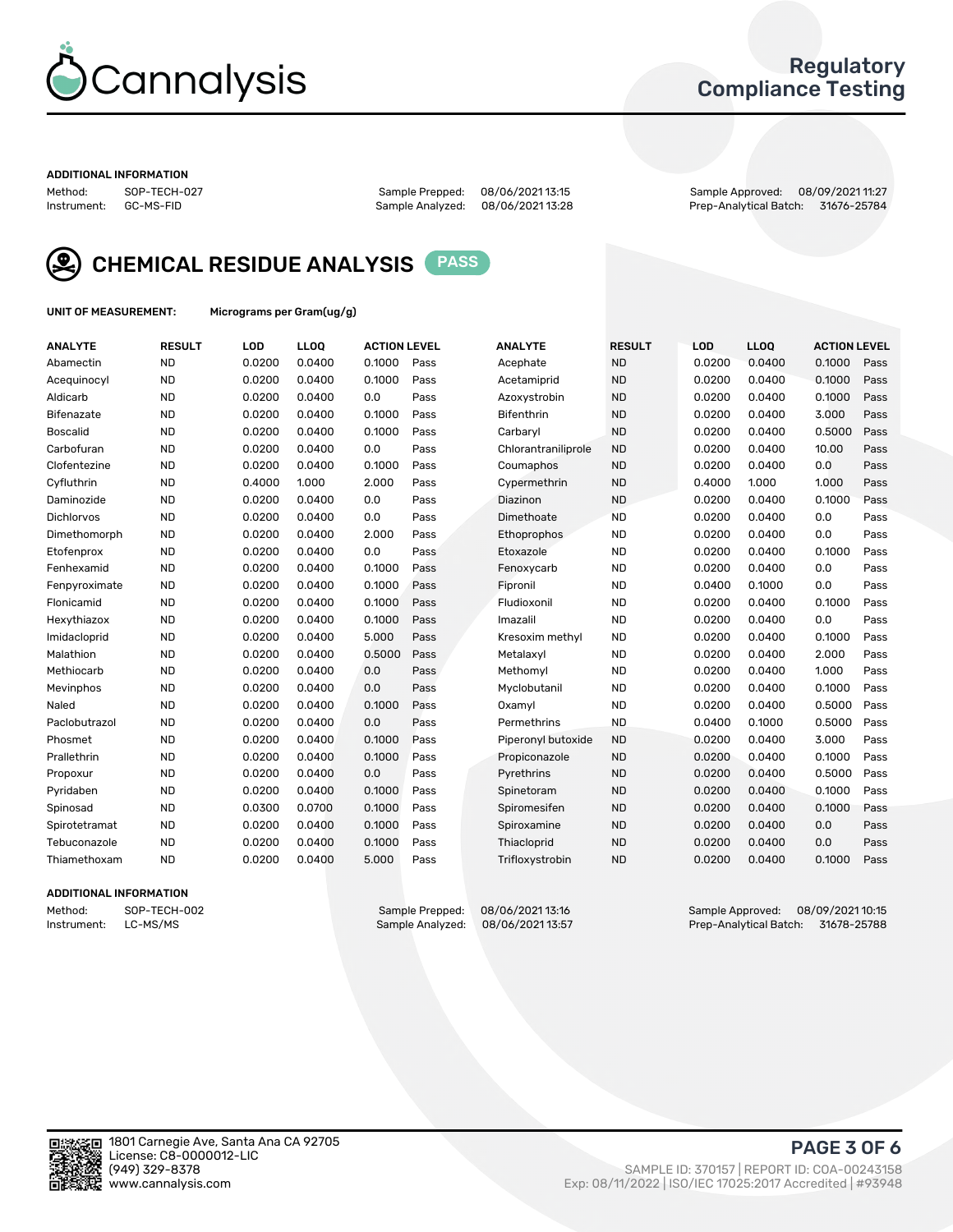

# CHEMICAL RESIDUE GC ANALYSIS PASS

| UNIT OF MEASUREMENT: | Mi |
|----------------------|----|
|                      |    |

crograms per Gram(ug/g)

| <b>RESULT</b>                 | LOD                    | <b>LLOO</b> |        |      | <b>ANALYTE</b>                                             | <b>RESULT</b> | LOD    | <b>LLOO</b> | <b>ACTION LEVEL</b> |                                            |
|-------------------------------|------------------------|-------------|--------|------|------------------------------------------------------------|---------------|--------|-------------|---------------------|--------------------------------------------|
| <b>ND</b>                     | 0.1000                 | 0.2000      | 0.7000 | Pass | Chlordane                                                  | <b>ND</b>     | 0.0109 | 0.0136      | 0.0                 | Pass                                       |
| <b>ND</b><br>Methyl parathion | 0.0400                 | 0.1000      | 0.0    | Pass | <b>PCNB</b>                                                | <b>ND</b>     | 0.0200 | 0.0400      | 0.1000              | Pass                                       |
| <b>ND</b>                     | 0.0800                 | 0.1000      | 0.0    | Pass | Chlorpyrifos                                               | <b>ND</b>     | 0.0800 | 0.1000      | 0.0                 | Pass                                       |
|                               |                        |             |        |      |                                                            |               |        |             |                     |                                            |
|                               |                        |             |        |      |                                                            |               |        |             |                     |                                            |
| SOP-TECH-010                  |                        |             |        |      | 08/06/202113:17                                            |               |        |             |                     |                                            |
| GC-MS/MS                      |                        |             |        |      | 08/06/2021 13:57                                           |               |        |             | 31679-25789         |                                            |
|                               | ADDITIONAL INFORMATION |             |        |      | <b>ACTION LEVEL</b><br>Sample Prepped:<br>Sample Analyzed: |               |        |             | Sample Approved:    | 08/09/2021 12:05<br>Prep-Analytical Batch: |

# RESIDUAL SOLVENT ANALYSIS PASS

UNIT OF MEASUREMENT: Micrograms per Gram(ug/g)

| <b>ANALYTE</b>       | <b>RESULT</b> | <b>LOD</b> | <b>LLOO</b> | <b>ACTION LEVEL</b> |      | <b>ANALYTE</b>           | <b>RESULT</b> | LOD    | <b>LLOO</b> | <b>ACTION LEVEL</b> |      |
|----------------------|---------------|------------|-------------|---------------------|------|--------------------------|---------------|--------|-------------|---------------------|------|
| Acetone              | <b>ND</b>     | 50.00      | 100.0       | 5000                | Pass | Acetonitrile             | <b>ND</b>     | 50.00  | 100.0       | 410.0               | Pass |
| Benzene              | <b>ND</b>     | 0.5000     | 1.000       | 1.000               | Pass | <b>Butane</b>            | <b>ND</b>     | 50.00  | 100.0       | 5000                | Pass |
| Chloroform           | <b>ND</b>     | 0.5000     | 1.000       | 1.000               | Pass | Ethanol                  | <b>ND</b>     | 50.00  | 100.0       | 5000                | Pass |
| <b>Ethyl Acetate</b> | <b>ND</b>     | 50.00      | 100.0       | 5000                | Pass | <b>Ethyl Ether</b>       | <b>ND</b>     | 50.00  | 100.0       | 5000                | Pass |
| Ethylene oxide       | <b>ND</b>     | 0.5000     | 1.000       | 1.000               | Pass | Heptane                  | <b>ND</b>     | 50.00  | 100.0       | 5000                | Pass |
| Hexane               | <b>ND</b>     | 50.00      | 100.0       | 290.0               | Pass | <b>Isopropyl Alcohol</b> | <b>ND</b>     | 50.00  | 100.0       | 5000                | Pass |
| Methanol             | <b>ND</b>     | 50.00      | 100.0       | 3000                | Pass | Methylene chloride       | <b>ND</b>     | 0.5000 | 1.000       | 1.000               | Pass |
| Pentane              | <b>ND</b>     | 50.00      | 100.0       | 5000                | Pass | Propane                  | <b>ND</b>     | 50.00  | 200.0       | 5000                | Pass |
| Toluene              | <b>ND</b>     | 50.00      | 100.0       | 890.0               | Pass | <b>Xylenes</b>           | <b>ND</b>     | 50.08  | 100.0       | 2170                | Pass |
| Trichloroethylene    | <b>ND</b>     | 0.5000     | 1.000       | 1.000               | Pass | 1.2-Dichloroethane       | <b>ND</b>     | 0.5000 | 1.000       | 1.000               | Pass |

### ADDITIONAL INFORMATION

Method: SOP-TECH-021 Sample Prepped: 08/07/2021 16:28 Sample Approved: 08/09/2021 15:56<br>Instrument: HS-GC-MS/FID Sample Analyzed: 08/07/2021 16:28 Prep-Analytical Batch: 31699-25806 Prep-Analytical Batch: 31699-25806



UNIT OF MEASUREMENT: Cycle Threshold (Ct)

| <b>ANALYTE</b> | <b>RESULT</b>                 | LOD   | <b>LLOO</b> |     | <b>ACTION LEVEL</b> | <b>ANALYTE</b>   | <b>RESULT</b> | <b>LOD</b> | <b>LLOO</b>      |                  | <b>ACTION LEVEL</b> |
|----------------|-------------------------------|-------|-------------|-----|---------------------|------------------|---------------|------------|------------------|------------------|---------------------|
| A.fumigatus    | <b>ND</b>                     | 33.00 | 0.0         | 0.0 | Pass                | A. flavus        | <b>ND</b>     | 33.00      | 0.0              | 0.0              | Pass                |
| A. niger       | <b>ND</b>                     | 33.00 | 0.0         | 0.0 | Pass                | A. terreus       | <b>ND</b>     | 33.00      | 0.0              | 0.0              | Pass                |
| <b>STEC</b>    | <b>ND</b>                     | 33.00 | 0.0         | 0.0 | Pass                | Salmonella spp   | <b>ND</b>     | 33.00      | 0.0              | 0.0              | Pass                |
|                | <b>ADDITIONAL INFORMATION</b> |       |             |     |                     |                  |               |            |                  |                  |                     |
| Method:        | SOP-TECH-016, SOP-TECH-022    |       |             |     | Sample Prepped:     | 08/09/2021 07:35 |               |            | Sample Approved: | 08/11/2021 12:55 |                     |

Instrument: qPCR<br>Instrument: qPCR Sample Analyzed: 08/09/2021 07:47 Prep-Analytical Batch: 31694-25812

PAGE 4 OF 6

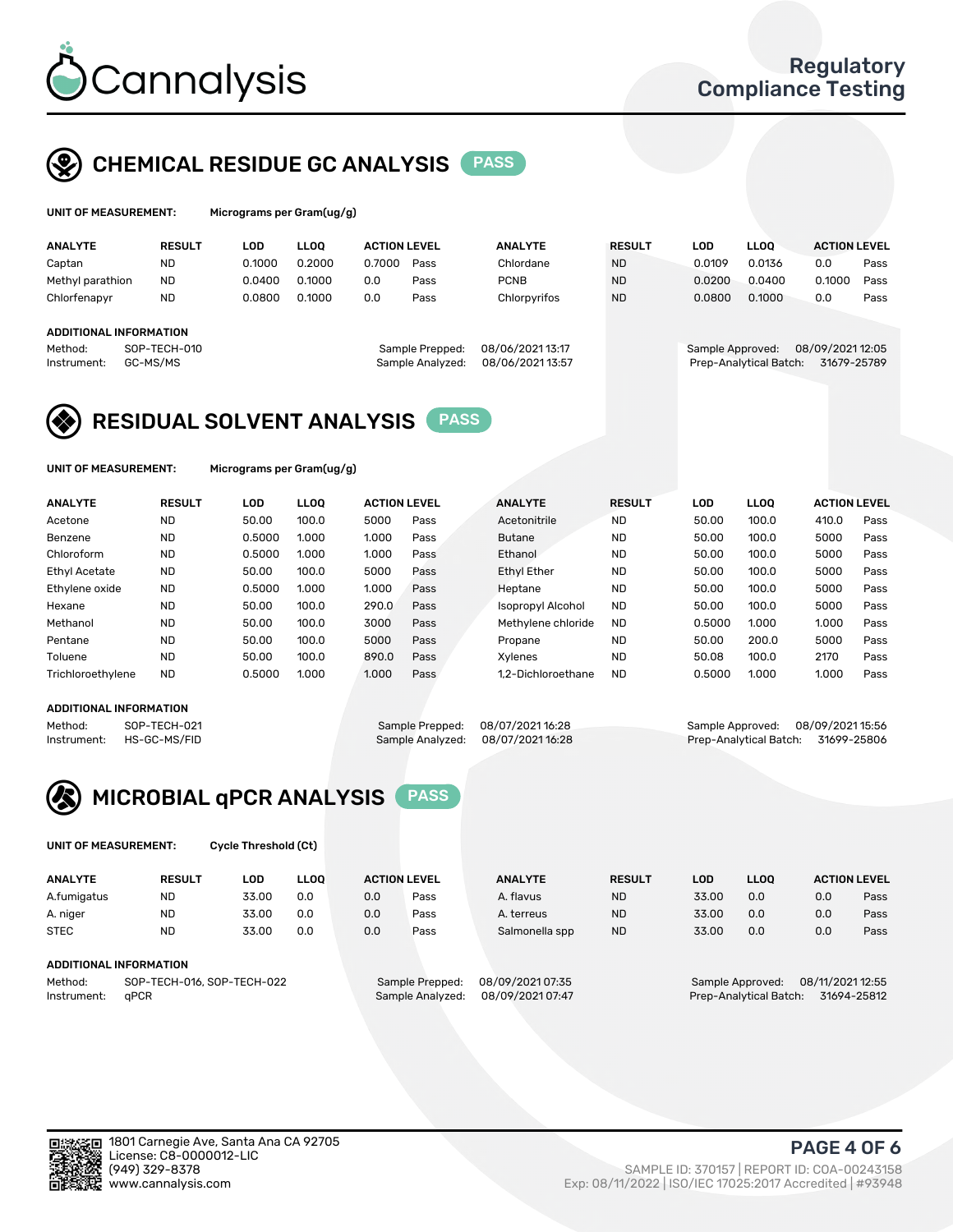



| UNIT OF MEASUREMENT:                                              |               | Micrograms per Gram(ug/g)      |        |                                     |                                      |               |                  |                        |                                 |      |
|-------------------------------------------------------------------|---------------|--------------------------------|--------|-------------------------------------|--------------------------------------|---------------|------------------|------------------------|---------------------------------|------|
| <b>ANALYTE</b>                                                    | <b>RESULT</b> | <b>LOD</b>                     | LLOO   | <b>ACTION LEVEL</b>                 | <b>ANALYTE</b>                       | <b>RESULT</b> | <b>LOD</b>       | <b>LLOQ</b>            | <b>ACTION LEVEL</b>             |      |
| Arsenic                                                           | <b>ND</b>     | 0.0120                         | 0.1000 | 0.2000<br>Pass                      | Cadmium                              | <b>ND</b>     | 0.0072           | 0.0500                 | 0.2000                          | Pass |
| Lead                                                              | $<$ LLOO      | 0.0068                         | 0.0500 | Pass<br>0.5000                      | Mercury                              | <b>ND</b>     | 0.0060           | 0.0500                 | 0.1000                          | Pass |
| <b>ADDITIONAL INFORMATION</b><br>Method:<br>ICP-MS<br>Instrument: | SOP-TECH-013  |                                |        | Sample Prepped:<br>Sample Analyzed: | 08/06/2021 13:16<br>08/06/2021 13:31 |               | Sample Approved: | Prep-Analytical Batch: | 08/09/2021 12:03<br>31677-25785 |      |
|                                                                   |               | <b>MYCOTOXINS ANALYSIS</b>     |        | <b>PASS</b>                         |                                      |               |                  |                        |                                 |      |
| UNIT OF MEASUREMENT:                                              |               | Micrograms per Kilogram(ug/kg) |        |                                     |                                      |               |                  |                        |                                 |      |
| <b>ANALYTE</b>                                                    | <b>RESULT</b> | <b>LOD</b>                     | LLOO   | <b>ACTION LEVEL</b>                 | <b>ANALYTE</b>                       | <b>RESULT</b> | <b>LOD</b>       | <b>LLOQ</b>            | <b>ACTION LEVEL</b>             |      |
| Aflatoxin B1                                                      | <b>ND</b>     | 1.000                          | 2.000  | N/A                                 | Aflatoxin B2                         | <b>ND</b>     | 2.000            | 5.000                  |                                 | N/A  |
| Aflatoxin G1                                                      | <b>ND</b>     | 2.000                          | 5.000  | N/A                                 | Aflatoxin G2                         | <b>ND</b>     | 2.000            | 5.000                  |                                 | N/A  |
| <b>Total Aflatoxins</b>                                           | <b>ND</b>     | 10.00                          | 14.00  | 20.00<br>Pass                       | Ochratoxin A                         | <b>ND</b>     | 1.000            | 2.000                  | 20.00                           | Pass |

#### ADDITIONAL INFORMATION

Method: SOP-TECH-020 Sample Prepped: 08/06/2021 13:14 Sample Approved: 08/09/2021 09:10 Instrument: LC-MS/MS Sample Analyzed: 08/06/2021 14:26 Prep-Analytical Batch: 31675-25792

#### FILTH & FOREIGN MATERIAL ANALYSIS PASS Q

UNIT OF MEASUREMENT: Filth and Foreign Matter (%, #/3g)

| <b>ANALYTE</b>         | <b>RESULT</b>                     | LOD. | LLOO | <b>ACTION LEVEL</b> |                                     | <b>ANALYTE</b>                       | <b>RESULT</b> | LOD | <b>LLOO</b>                                | <b>ACTION LEVEL</b>            |      |
|------------------------|-----------------------------------|------|------|---------------------|-------------------------------------|--------------------------------------|---------------|-----|--------------------------------------------|--------------------------------|------|
| IF RH ME               | <b>ND</b>                         | 0.0  | 0.0  | 1.000               | Pass                                | <b>IFM</b>                           | <b>ND</b>     | 0.0 | 0.0                                        | 25.00                          | Pass |
| Mold                   | <b>ND</b>                         | 0.0  | 0.0  | 25.00               | Pass                                | <b>SSCD</b>                          | <b>ND</b>     | 0.0 | 0.0                                        | 25.00                          | Pass |
| ADDITIONAL INFORMATION |                                   |      |      |                     |                                     |                                      |               |     |                                            |                                |      |
| Method:<br>Instrument: | SOP-TECH-009<br>Visual Inspection |      |      |                     | Sample Prepped:<br>Sample Analyzed: | 08/06/2021 15:48<br>08/06/2021 16:05 |               |     | Sample Approved:<br>Prep-Analytical Batch: | 08/06/202116:11<br>31687-25796 |      |